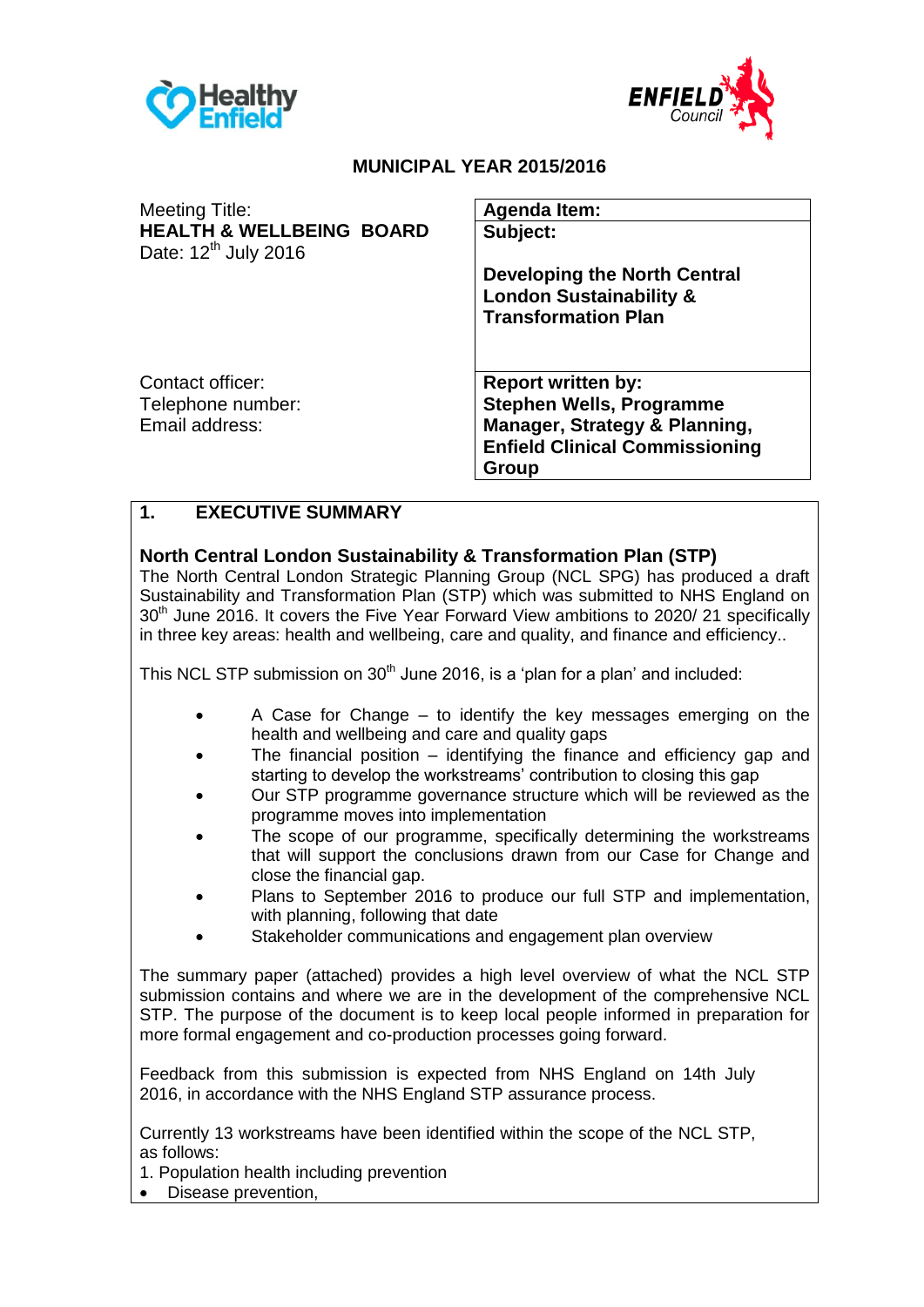- earlier diagnosis and proactive management of certain conditions e.g. diabetes
- 2. Primary care transformation
- Develop primary care vision/model for NCL
- Continue to implement the London Strategic Commissioning Framework
- 3. Mental Health
- Building community resilience, strengthening integrated out-of-hours hospital mental health teams
- Investing in the acute pathway
- 4. Urgent and emergency care
- Improve NCL UEC services to reduce variability and improve quality and sustainability within services
- Complete London-wide designation of UEC work
- 5. Optimising the elective pathway
- Understand the variation between acute providers for planned care
- To identify potential areas for improvement to pathways, based on national and international best practice

6. Consolidation and specialisation

- Identify priority areas for consolidation and specialisation within acute services
- Understanding activity volumes and workforce requirements
- 7. Organisational-level productivity
- Corporate and administrative rationalisation
- Reducing running costs on estates
- 8. System productivity
- Consolidation of corporate services
- Reducing transactional costs and costs of duplicate interventions

9. Health and care workforce

- Develop new workforce models, following development of new clinical models
- Reduce bank and agency spend, improve retention and attract registered professionals and support staff to footprint

10. Health and care estates

- Maximise use of One Public Estate to improve facilities for delivering care
- 11. Digital /Information
- Integrated digital record access and management
- 12. New care models and new delivery models
- Development of accountable care systems, primary and acute care systems
- 13. Commissioning models
- Partnership working to develop whole population models of care to improve outcomes for patients and address the three gaps
- Collective development plan for a new commissioning system that will implement the STP